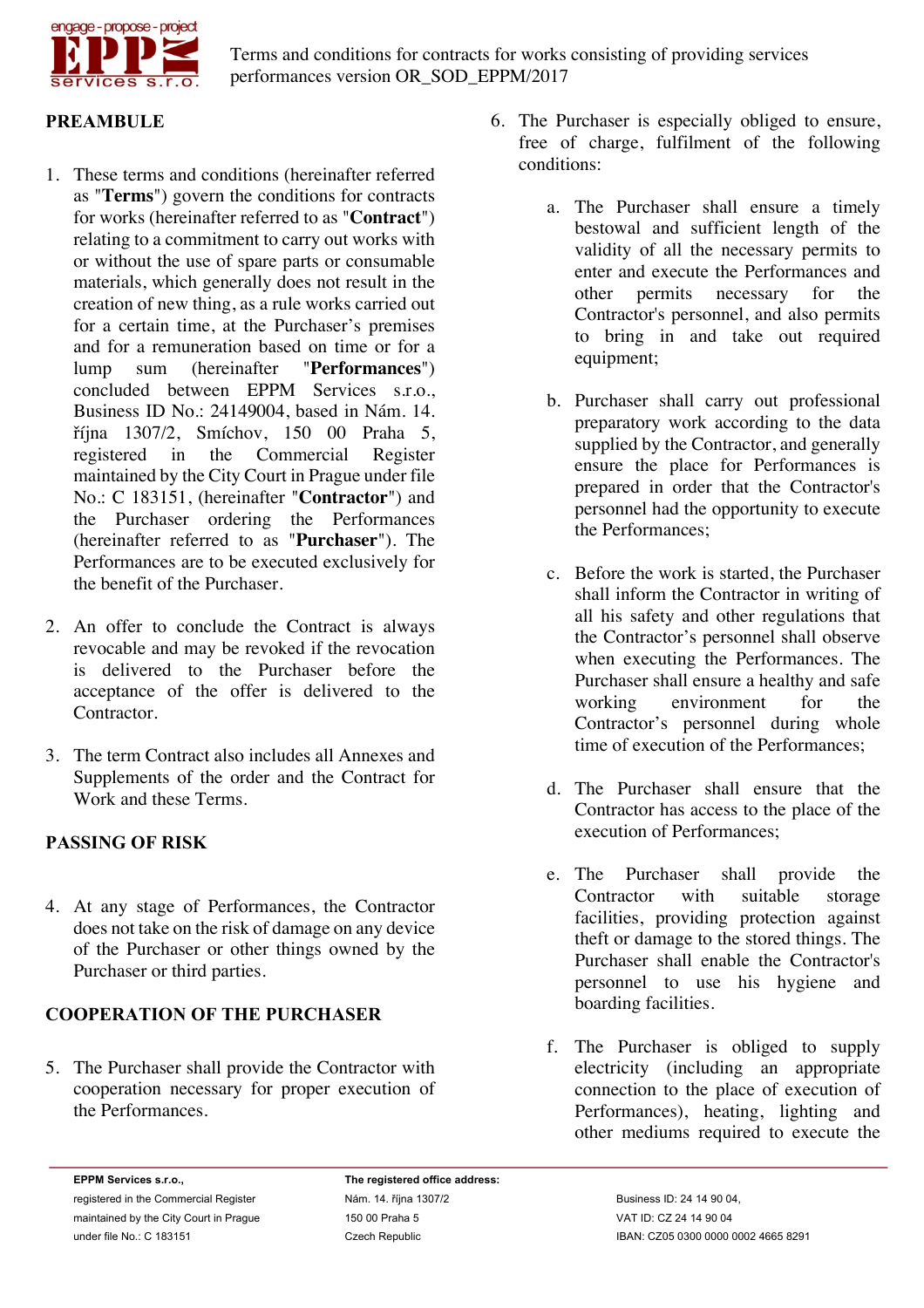

Performances, and any final control of the Performances.

7. The Purchaser's provided means of assistance will be returned to the Purchaser after the execution of the Performances. In the absence of appropriate guidelines for the return, the means of assistance will remain at the place of the execution of the Performances, available to the Purchaser at his own risk.

## **PERIOD OF THE EXECUTION OF THE**

## **PERFORMANCES**

- 8. The period of the execution of the Performances agreed to in the Contract is binding, if the extent of the Performances was sufficiently defined (scope), and if all agreed conditions for execution of the Performances and necessary commitments of the cooperation of the Purchaser are met.
- 9. The execution period of the Performances can be changed if during the execution of the Performances facts that were not known at the time of the conclusion of the Contract have arisen.

# **COMPLETION AND FINAL INSPECTION OF THE PERFORMANCES**

10. If it is agreed to perform a final inspection of the Performances, the Contractor shall inform the Purchaser that the Performances are prepared for the final inspection and notifies him of the time for the inspection of the Performances.

The Purchaser shall bear all costs of the final inspection. The Contractor shall bear all costs relating to participation of his personnel and representatives.

11. If the Purchaser fails to provide the necessary cooperation, , or otherwise prevents the final inspection from being carried out, or is not represented at the final inspections, even though it was notified in accordance with the Article 10, the obligation to perform the final inspection ceases to exist and the final inspection shall be regarded as having been satisfactorily completed at the time of the commencement of the final inspection proposed by the Contractor in his notice.

- 12. Due completion of the Performances takes place:
	- a. when the final inspections have been satisfactorily completed or are regarded under the Art. 11 as having been satisfactorily completed; or
	- b. where the parties did not agree to carry out final inspection, when the Purchaser has received written notice stating that the Performances have been completed, provided that the Performances are free of defects preventing the Performances from being used for the determined purpose.
- 13. As due completion of the Performances is also regarded delivery with minor defects, which do not prevent the use of the Performances for the determined purpose. This does not affect the Contractor's duty to remedy minor defects according to the Art. 37.
- 14. During the final inspection the Purchaser together with the Contractor will inspect the execution of the Performances, and record any minor defects in writing into the protocol about the final inspection of the Performances, or in protocol about the performance of services or time-sheet protocol or in hand-over protocol and state the agreed deadline for their removal (hereinafter "**Protocol**"). The date of signature of this Protocol shall not affect the date of due completion of the Performances in accordance with the Articles 12 and 13.
- 15. Provided the execution of the Performances is agreed in stages the Articles 10 to 14 shall apply on completion and final inspection of the stage accordingly.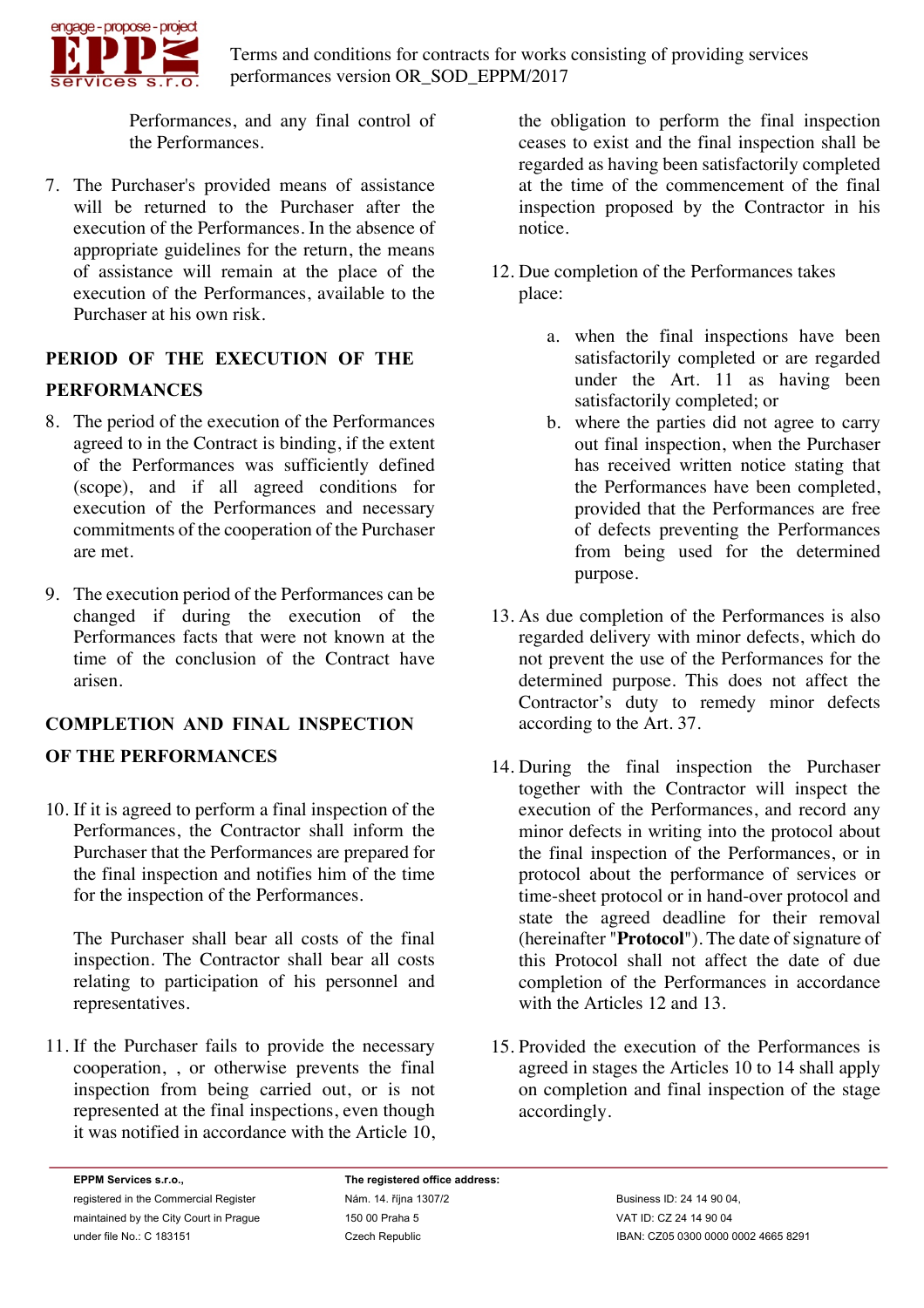

## **PURCHASER'S DELAY**

- 16. If the Purchaser anticipates that he will be unable to carry out in time his obligations, including but not limited to the obligations mentioned in the Art. 5 and 6, he shall forthwith notify the Contractor in writing, stating the reasons and the assumed time of the remedy. In such case, the Contractor is entitled to proceed in accordance with the Articles 17 to 19.
- 17. In the event of delay of the Purchaser with providing cooperation and/or the fulfilment of his other obligations, and/or for other reasons in the opinion of the Contractor the safety or health of his personnel during the execution of the Performances is not ensured, the Contractor is entitled to suspend the execution of the Performances and/or, if it is appropriate, refuse the execution of the Performances and to order the return of his personnel, and/or, if appropriate, remove the defective condition himself at the expense of the Purchaser. In such a case, the Contractor shall proceed in a reasonable and adequate manner. The time of delivery of the Performances shall be extended at least by the time of the Purchaser's delay, unless an objectively longer period is needed for the Contractor's demobilization and remobilization of production sources and inputs connected with suspension and restarting of the Contractor's performance of the Contract. This does not affect the obligation of the Purchaser to pay damages caused by the breach of his obligations.
- 18. Should the Purchaser fail to remedy his default within the reasonable additional period set by the Contractor, the Contractor is entitled to withdraw from the Contract.
- 19. The Contractor is entitled to terminate the execution of the Performances and/or terminate the contract if it was finally and conclusively determined that the Purchaser is bankrupt or if the insolvency petition is lawfully dismissed for lack of the Purchaser's assets or if the Purchaser

enters into liquidation.

20. The Purchaser is obliged, in cases pursuant to the Articles 16 to 19, to pay the price of the provided Performances and all costs incurred by the Contractor in connection thereof.

## **CONTRACTOR'S DELAY**

- 21. The Contractor's delay with completion of the Performances entitles the Purchaser to contractual penalties against the Contractor, from the agreed date on which the Performances should have been completed.
- 22. The contractual penalty shall be payable at a rate of 0.05% of the total price of the Performances excluding VAT for each day of delay.
- 23. The aggregate amount of all contractual penalties is limited to the maximum amount of 5 % of the total price of the Performances excluding VAT.
- 24. If only part of the Performances is delayed according to individual milestones as determined in the Contract, the contractual penalty shall be calculated from the price of the delayed part of the Performances. If the Contractor subsequently completes the entire Performances within the agreed time, these contractual penalties shall not be applied.
- 25. The contractual penalties are payable based on the penalty invoice issued by the Purchaser, but they do not become due before the take-over of the Performances or the withdrawal from the Contract according to the Article 26.
- 26. Should the Purchaser, as a result of the Contractor's delay, be entitled to the maximum amount of the contractual penalties, the Purchaser can withdraw from the Contract.

### **WORKING HOURS**

27. The period for the execution of the Performances according hereof is referred to as "**Working Hours**"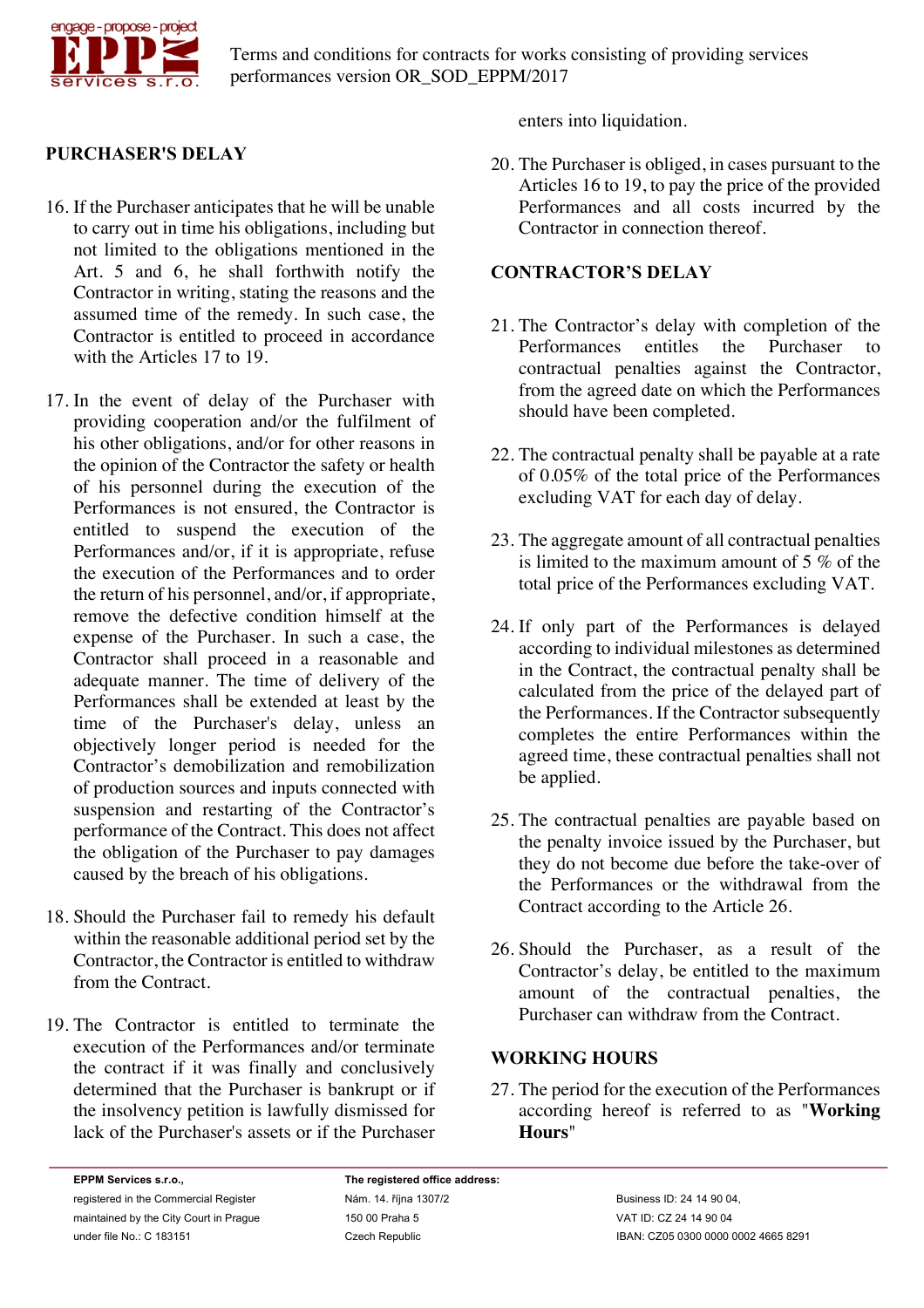

- 28. Night work (between 10 pm and 6 am) and work on holidays (Saturdays, Sundays, and public holidays) are allowed only by prior agreement.
- 29. Time spent travelling and time to prepare formalities upon arrival shall be considered as Working Hours. Time spent travelling is considered:
	- a. the time required by the Contractor's personnel to move from the site of the Contractor, where they have their normal place of work, to the location of the execution of the Performances and the time required by the Contractor's personnel to move from a place of their temporary accommodation, which they use during the period of the execution of the Performances, to the location of the execution of the Performances, and the time required to move back to these places from the place of the execution of the Performances,
	- b. the period associated with the processing of official formalities necessary for entry to the location of the Performances.
- 30. If there are no suitable boarding facilities in the vicinity of the location of the execution of the Performances, the Contractor shall be entitled to count as Working Hours also half an hour for each worker spent a day on the way to a boarding facility. All expenses associated with a trip to the boarding facilities and back, particularly the cost of a suitable means of transport, including rent of a car, will be paid by the Purchaser.
- 31. The Purchaser confirms the Contractor's personnel's Working Hours in the time sheet. If the Purchaser or responsible personnel of the Purchaser fails to confirm the time sheets within 5 working days of a request, the basis for invoicing shall be the billing records of the Contractor.

## **PRICE**

- 32. In the event that the duration of the contract exceeds 6 months, the Contractor is entitled to unilaterally change the agreed price of Performances. The Contractor shall notify the Purchaser of the change of the price in writing. If the Purchaser does not express agreement with the price change in writing within 30 days from the date of receipt of the notice of the price change, the Contractor has the right to withdraw from the Contract within 90 days from the expiry of the period for the expression of the Purchaser's agreement.
- 33. In addition to the right to payment of the price the Contractor has also right to the compensation of effectively spent costs (hereinafter "**Costs**"). These costs namely include:
	- a. **Travel expenses** Compensation will be provided for the costs of travel to and from the place of the execution of the Performances, to and from the location of the normal place o work of the Contractor's personnel, and the travel within the place of the execution of the Performances by transport means chosen by the Contractor, including necessary related costs, such as insurance, baggage transport, fees for entry permits and other similar expenses for the workers of the Contractor according to the actual cost. Unless special conditions will require the use of other classes of transportation, as a standard the following will be invoiced:
		- second class for train transport
		- in case of use of a personal car, compensation according to the number of travelled kilometers (in the amount of the rate per 1km according to the current price list)
	- b. **Cost of accommodation** The Contractor is entitled to bill the Purchaser for costs connected with ensuring

**EPPM Services s.r.o.,** registered in the Commercial Register maintained by the City Court in Prague under file No.: C 183151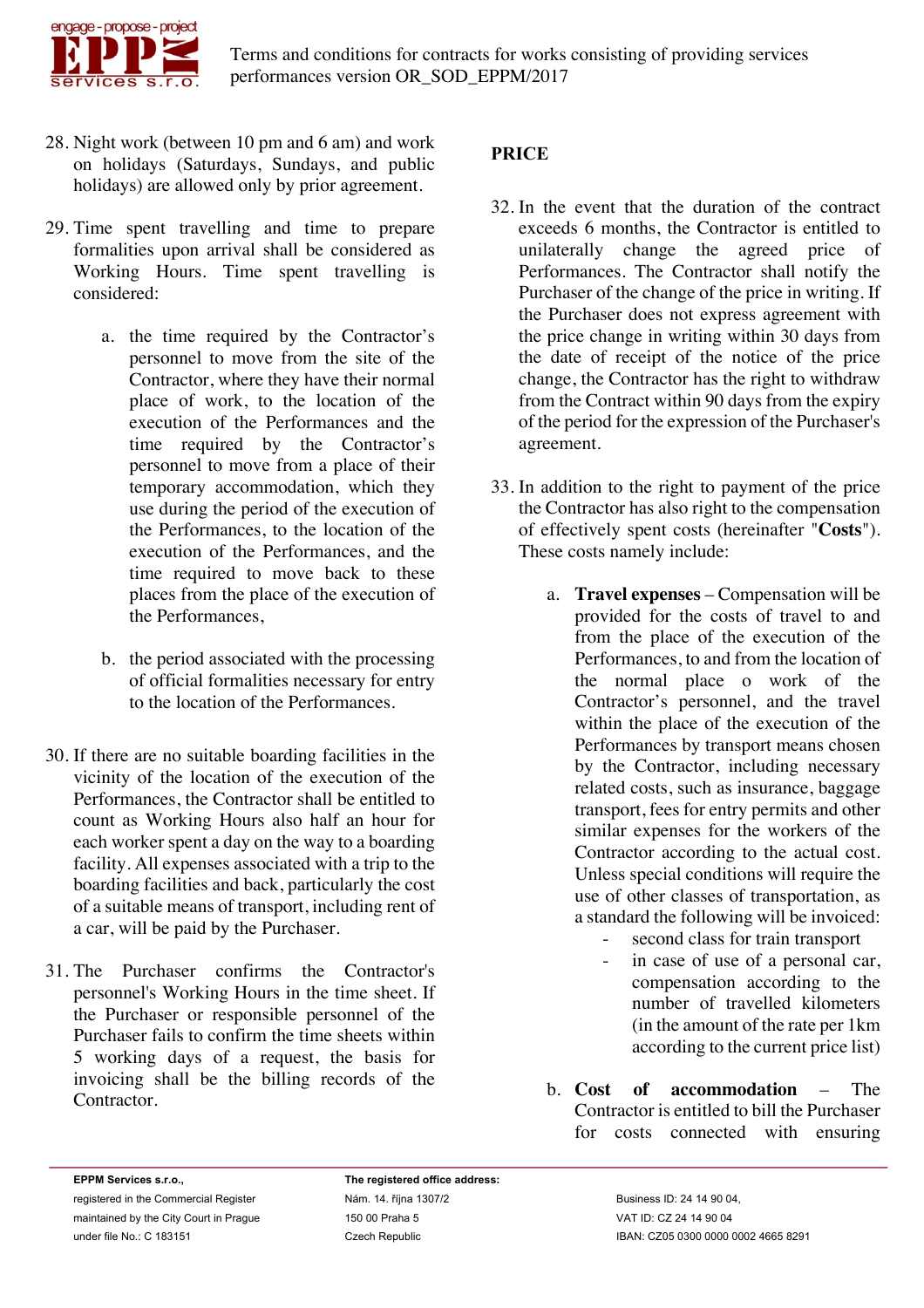

accommodation for his workers executing the Performances.

## **PAYMENT CONDITIONS**

- 34. If not agreed otherwise in the Contract, the price of the Performances means excl. VAT. The payment conditions are determined in the Contract. If terms of payment are not stipulated in the contract the due date is within 30 days from the invoice date.
- 35. The Purchaser's delay with payment of his monetary obligations entitles the Contractor to a contractual penalty against the Purchaser amounting to 0.05 % of the outstanding amount per day of delay.

If the Purchaser is in default with the payment of his monetary obligations under the Contract or any other contractual relationship between the Purchaser and the Contractor, or if there are objective grounds for concern that the Purchaser will get into such delay, the Contractor shall be entitled to suspend performance of the Contract until full payment of the outstanding amount. The time of delivery of the Performances shall be extended by such a period of time.

36. The Purchaser is not entitled to unilaterally set off any payment of his obligations under the Contract, or otherwise reduce these payments.

# **WARRANTY AND LIABILITY FOR DEFECTS**

37. The parties have agreed that Contractor's obligation arising from its liability for defects and warranty is to remedy for free the duly and timely notified defects of the performances, at its option, by repair or replacement. The Purchaser shall at its cost provide working access to the Performances necessary for the repair. The warranty does not include and undertaking by the Contractor that during the whole warranty period the works will be free of any defects. The foregoing is an exclusive definition of rights arising from the liability for defects and warranty.

- 38. The warranty period is 6 months from the completion of the Performances.
- 39. The Purchaser shall notify the Contractor, in writing, of any defects of the Performances (including latent defects) without undue delay after the defect could have been discovered and within the warranty period. As for the defects of the Performances that may cause damage, the Purchaser shall notify the Contractor<br>immediately with subsequent written immediately with subsequent written confirmation. The notification of a defect shall contain a description of the defect.

The Purchaser shall bear the risk of the damage arisen as a result of breach of his obligations under this Article.

- 40. On receipt of the notice under the Art. 39, the Contractor shall remedy the defects without undue delay and at his own costs.
- 41. If the Purchaser has notified the Contractor in accordance with the Art. 39 and no defect is found for which the Contractor is liable, the Contractor shall be entitled to compensation for the costs he has incurred in connection with the notice.
- 42. The warranty shall not cover the defects of the Performances caused by encroachment by the Purchaser or a third party.
- 43. In connection with its liability for defects and warranty obligations, the Contractor shall not be obliged to remedy defects for free elsewhere than in its designated premises or at the delivery place agreed in the Contract

### **FORCE MAJEURE**

44. Both parties are entitled to suspend performance of their obligations under the Contract for the time of duration of force majeure. The Force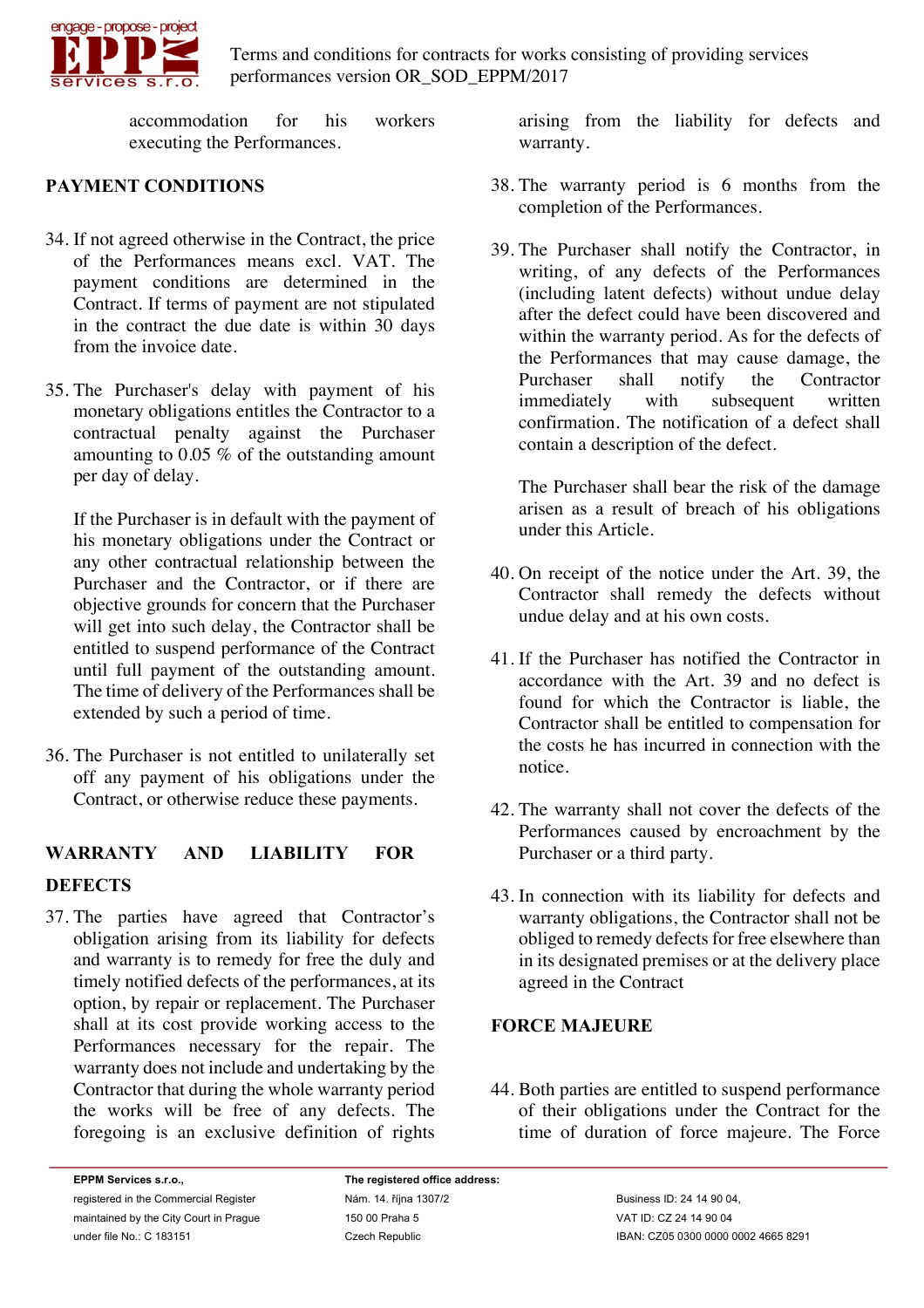

Majeure is deemed to be an obstacle which arose independently of the liable party's will and that prevents this party from performing its obligation, provided that it cannot be reasonably expected that the liable party could avert or overcome such an obstacle or its consequences, and further that the occurrence of such an obstacle was unpredictable at the time of formation of the Contract (hereinafter referred to as "**Force Majeure**"). Examples of the Force Majeure include especially: strike, epidemic, fire, natural disaster, mobilization, war, uprising, embargo, prohibition of foreign exchange transfer, accidental regulation of electric power supply, terrorist attack, etc.

- 45. Force majeure excludes the claim for contractual penalties and claims against the party afflicted by Force Majeure
- 46. The party claiming to be affected by the Force Majeure shall notify the other party of this event without delay in writing and take all possible measures to reduce the consequences of nonperformance of the contractual obligations.
- 47. Should the Force Majeure last for more than six months, both parties are entitled to withdraw from the Contract.

## **COMPENSATION FOR DAMAGE**

- 48. The Purchaser is responsible for damages that were created by his personnel. This is true even in cases where damage is caused during work managed or supervised by the Contractor. An exception is cases of proven damage caused by gross negligence of the Contractor.
- 49. The Purchaser is responsible for damage caused by inappropriate tools and auxiliary resources that he provided to the Contractor for the Performances. This also applies to cases in which the Contractor took them over without reservation and used them.
- 50. The Contractor's liability for any indirect and

consequential damages arising out of the nonperformance of obligations in connection with the Contract shall be excluded. The indirect and consequential damages and/or loses shall mean in particular, but not limited to: loss of profit, energy loss, loss of use, costs of substitute energy supply, costs capital, cost connected with delay, non-compliance the Performances of the Contract, non-fulfilment of the Contract, nonfulfilment of the guaranteed parameters, etc.

- 51. The total aggregate liability of the Contractor in respect of any and all damages including the contractual penalties and other claims in connection with breach of one or more obligations of the Contractor shall not exceed the maximum amount of 30% of the total price of the Performances excl. VAT.
- 52. None of the above limitations of the compensation for damage shall apply to damage caused by the Contractor intentionally or by gross negligence.

## **FINAL PROVISIONS**

- 53. The Contract is governed by the laws of the state of the registered office of the Contractor with exclusion of the conflict of law rules.
- 54. Any and all disputes under the Contract, including disputes in connection with execution and validity thereof, shall be settled by the Arbitration Court at the Economic Chamber of the Czech Republic and the Agricultural Chamber of the Czech Republic in Prague in accordance with Act No. 216/1994 Coll., on arbitrary proceeding. The arbitration board shall consist of three arbitrators. The parties shall appoint one arbitrator each. The third arbitrator, the chairman, shall be appointed upon agreement of the first two arbitrators. Should these arbitrators fail to reach an agreement, the third arbitrator shall be appointed by the chairman of the above-mentioned Arbitration Court.
- 55. The parties are not entitled to assign any right under this Contract without written consent of